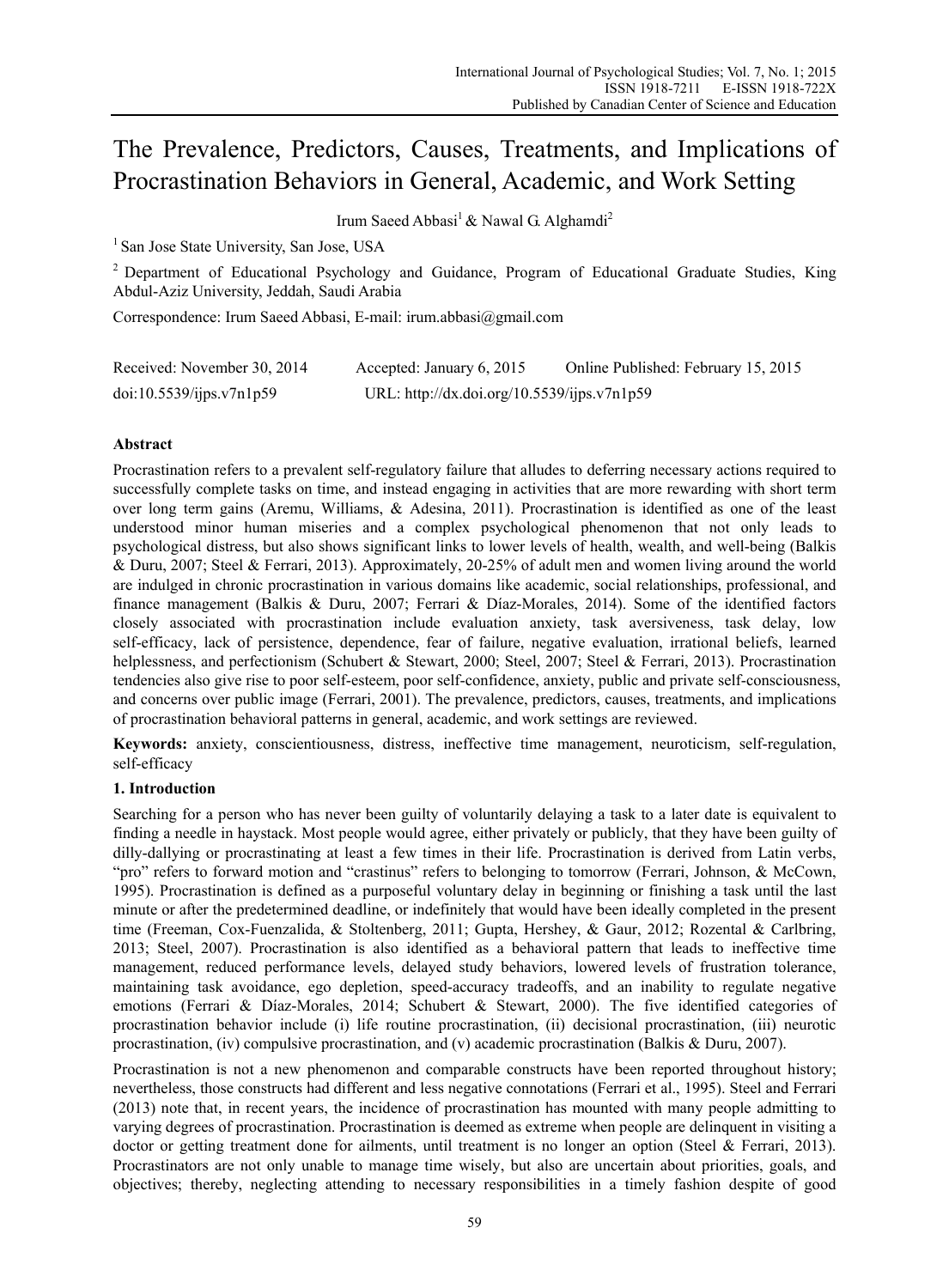intentions or inevitable negative consequences (Balkis & Duru, 2007). Procrastination and poor performance are strongly connected because procrastinators make more errors, work slower, and miss more deadlines as compared to non-procrastinators; therefore, the myth that procrastinators work best under time pressure is confronted (Skowronski & Mirowska, 2013). A person manifesting high procrastination may lose work, drop out of school, and may jeopardize his/her marital life (Balkis & Duru, 2007). It is interesting to note that people who consider themselves as procrastinators often intend to reduce their behavioral delay by setting realistic goals and keeping acceptable time frames for task completion (Gupta et al., 2012). Notwithstanding the negative connotation attached to procrastination, Skowronski and Mirowska (2013) suggest that procrastination may work in certain circumstances where time pressure created by postponing a task may actualize as a challenge begetting energized performance while also mitigating boredom. Students also use procrastination as a way of balancing between social and academic activities, adjusting their study schedule to work in study groups, or creating time pressure for motivational purposes (Skowronski & Mirowska, 2013).

## **2. Academic Procrastination**

Milgram and Marshevsky (1995) report that academic procrastination is considered an endemic problem among college students, which has received increased research and professional interest than other types of procrastination such as decisional, neurotic, and life-routine procrastination. Academic procrastination is defined as involving both behavioral delay and personal discomfort or upset about the delay (Milgram & Marshevsky, 1995). The prevalence of procrastination among college students is estimated to be 80% and is also reported to be one of the most common problems among post-secondary students varying in estimates from 10% to 70% (Schubert & Stewart, 2000, Steel & Ferrari, 2013). Additionally, results from a general population survey suggests that approximately one third of people recognize procrastination as a major problem in their educational endeavors (Steel & Ferrari, 2013). Prevalence of academic procrastination in American college students was reported to be 95%; while survey results also yielded that 46% of students reported procrastination on academic tasks at least half of the time (Balkis & Duru, 2007). Student procrastinators postpone academic assignments and instead focus on unproductive activities that lead to lowered performance as well as negative emotional reactions, which eventually negatively affect their academic achievement (Schubert & Stewart, 2000).

## **3. Workplace Procrastination**

Procrastination at workplace is often considered a sub-optimal behavior that increases employer costs due to sapped individual and organizational productivity (Gupta et al., 2012). Nguyen, Steel, and Ferrari (2013) report a negative association between procrastination and workplace values. Procrastination approximately consumes more than one fourth of most people's working days, which in turn cost employers an estimated \$10,000 per employee per year. Nguyen et al. investigated procrastination at an occupational level and found consistent support for the gravitational hypothesis suggesting that employers are less likely to retain procrastinators for jobs requiring high motivation. Procrastinators also tend to keep jobs that are compatible with their self-disciplinary behaviors, as well as those jobs that do not require definitive work styles such as social influence requiring energy, conscientiousness requiring dependability, achievement requiring planning, and adjustment requiring self-control. Thus, procrastinators tend to work in jobs that are lower in inherent rewarding attributes, that is, those providing less motivation while also fostering procrastination (Nguyen et al., 2013).

Gupta et al. (2012) refer to three major dimension that influence work place procrastination including intrapersonal factors, situational factors, and task characteristics. The first dimension is related to one's personality. Numerous studies have shown that neuroticism is positively associated with procrastination; whereas, conscientiousness is negatively associated with procrastination. The second major dimension is based on situational factors suggesting that procrastination behaviors may be due to some situations beyond one's control like ill health or a family problem that leads a non-procrastinator to delay tasks. The third major dimension is related to task characteristics, for example, employees may demonstrate procrastination when they face tasks that are impossible to achieve or have no clearly set dead line for completion (Gupta et al., 2012).

Skowronski and Mirowska (2013) inform about the effects of procrastination on group behaviors. They suggest that delaying behaviors not only negatively influence group morale and group cohesion, but also negatively affect the whole group through second-hand procrastination. Consequently, the co-worker shave to bear the consequences of delayed task completion and work harder to make up for loss productivity. Skowronski and Mirowska report a group study where employees were asked to evaluate various hypothetical work place procrastination scenarios. The results produced overwhelmingly negative responses towards fictional procrastinating colleagues. Interestingly, employees who self-identified themselves as procrastinators gave harshest opinions against fictional procrastinators. Therefore, it appears that procrastinators see their delaying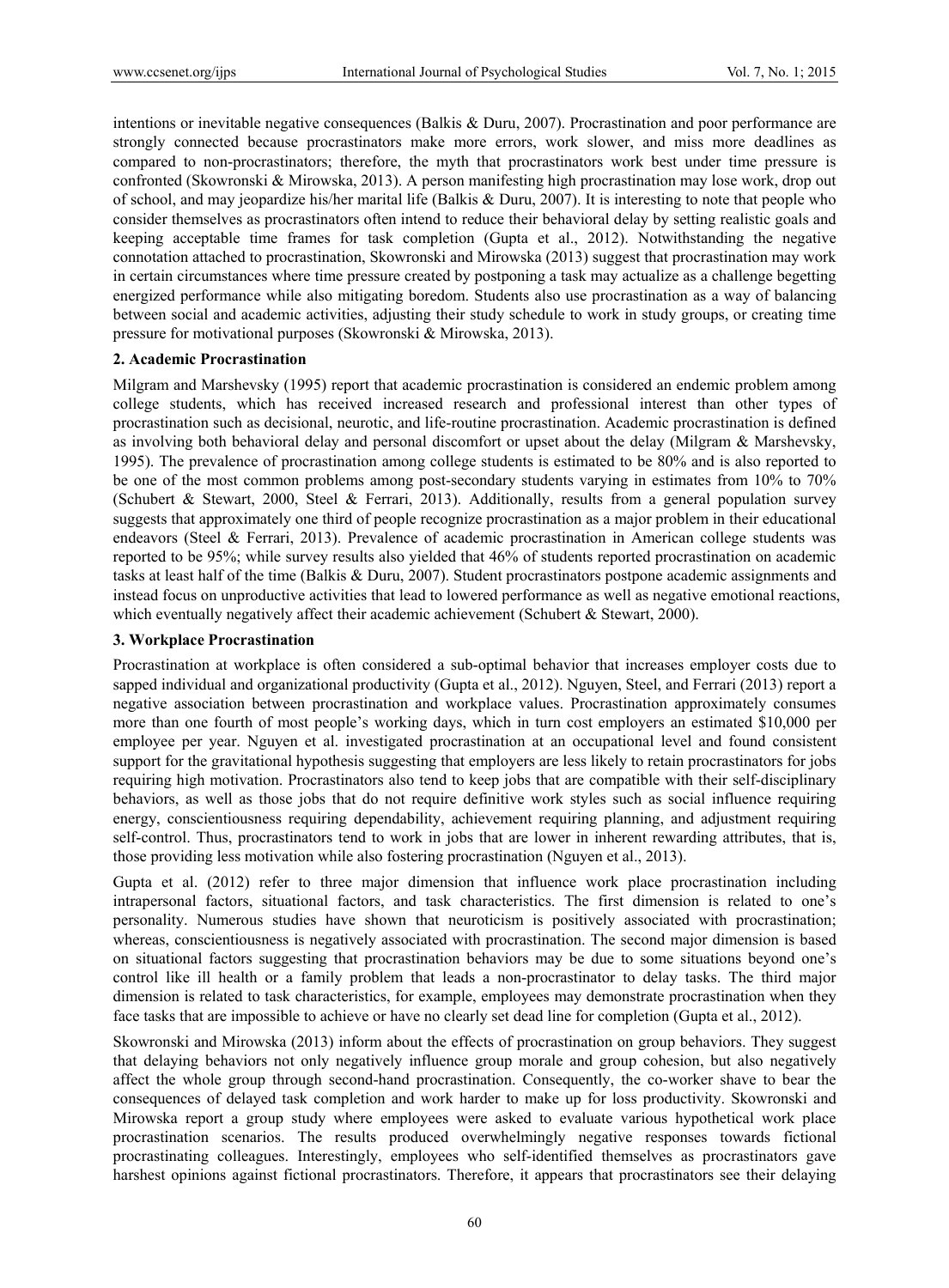behaviors as inappropriate, problematic, and in need of change (Skowronski & Mirowska, 2013).

The relationship between procrastination and workplace variables was investigated by Nguyen et al. (2013) through an internet survey conducted on 22,053 individuals. Their survey included questions related to gender, employment status, employment duration, income, occupational attainment, and degree of procrastination. The results indicated that high levels of procrastination is linked with low salaries and short employment durations along with a greater chance of being either unemployed or under employed instead of working full time. Procrastination also moderated the relationship between gender and work place variables such that women reported less procrastination, which also gave them an edge over men in the workforce (Nguyen et al., 2013).

## **4. Chronic Procrastination**

Chronic procrastination is a deliberate and repetitive postponement of either starting or finishing a task such that the delay leads to subjective discomfort (Ferrari, 2010). Conceptually, chronic procrastination is a self-regulatory failure that serves as a handicap such that procrastinators fail to steer their goal-directed activities toward healthy lifestyles (Ferrari & Díaz-Morales, 2014). Moreover, chronic procrastination can also denote chronic stress (Burka & Yuen, 2008). Ferrari (2001) notes that self reported chronic procrastinators engage in delaying behaviors by strategically managing their impression, acting in a perfectionist manner, and suggesting severe reprimands for peers who demonstrate poor task performance. They also spend less time in task preparation, task research, and underestimate the time needed for timely task completion. Furthermore, chronic procrastinators maintain negative expectations about their present and future task performance and often choose environmental obstacles that hamper timely task completion just to protect their self/social-esteems and also to avoid blame (Ferrari, 2001). Furthermore, chronic procrastinators report higher levels of stress and anxiety, weak impulse control, lack of work discipline, lack of persistence, an inability to work methodically, lack of time management skill, and also suffer poor health due to the stress caused by working too close to deadlines (Ferrari, 2001; Ferrari & Díaz-Morales, 2014). Ferrari (2001) further reports a series of studies where the effects of cognitive load, objective self-awareness, and time limitation on self-regulation of performance, speed, and accuracy were explored in a sample of procrastinators and non-procrastinators. The results suggested that when participants worked "under pressure" (operationally defined as high cognitive load, objective self-awareness, and self imposed time limitations), the chronic procrastinators ineffectively controlled their performance, speed, and accuracy as compared to non-procrastinators (Ferrari, 2001).

#### **5. Common Causes of Procrastination**

According to Balkis and Duru (2007), several possible causes of procrastination behaviors have been revealed through research, which include poor time management, feelings of being overwhelmed, lack of motivation, lack of organizational skills, inability to concentrate on work, fear and anxiety related to failure, negative beliefs about one's capabilities, personal problems, unrealistic expectations, and perfectionism. Furthermore, procrastination is also considered being rooted in three basic cognitive styles that involve unrealistic views about self, others, and the world. These cognitive styles include: self-downing (negative and disparaging self talk), low frustration tolerance, and hostility. Cognitive variables that correlate with procrastination include irrational beliefs, external attribution styles, and beliefs with regards to time. Increased procrastination in everyday non-academic activities is significantly predicted by high anxiety and low self-efficacy (Balkis & Duru, 2007). Additionally, procrastination may also be viewed as a coping mechanism that is used to conserve the feelings of self-worth (Schubert & Stewart, 2000).

#### **6. Predictors of Procrastination**

The link between procrastination and predictor variables was explored in various research studies (Steel, 2007; Steel & Ferrari, 2013). Some of these predictors include sex, age, education, marital status, culture/nationhood, personality, genetic and neurobiological factors, conscientiousness with its facets of self-control, achievement motivation, distractibility, organization, etc. Steel and Ferrari (2013) suggest that a prototypical procrastinator is an urban young man who dropped out of school and belongs to a country where low self-discipline is reported. Furthermore, on reaching adulthood such a man would more likely stay single or separated rather than staying in a committed relationship and also postpone having kids.

The epidemiological international web based study by Steel and Ferrari (2013) surveyed 16,413 English-speaking adults (58.3% women; 41.7% men: Mage=38.3 years, SD=14) to ascertain various characteristics of prototypical procrastinators based on relevant self-reported demographic variables such as sex, age, marital status, family size, education, community location, and national origin. Procrastination tendencies were mostly linked with sex, age, marital status, education, and nationality. The survey results indicated procrastinators to be young single men with lower education levels and residing in countries with reported lower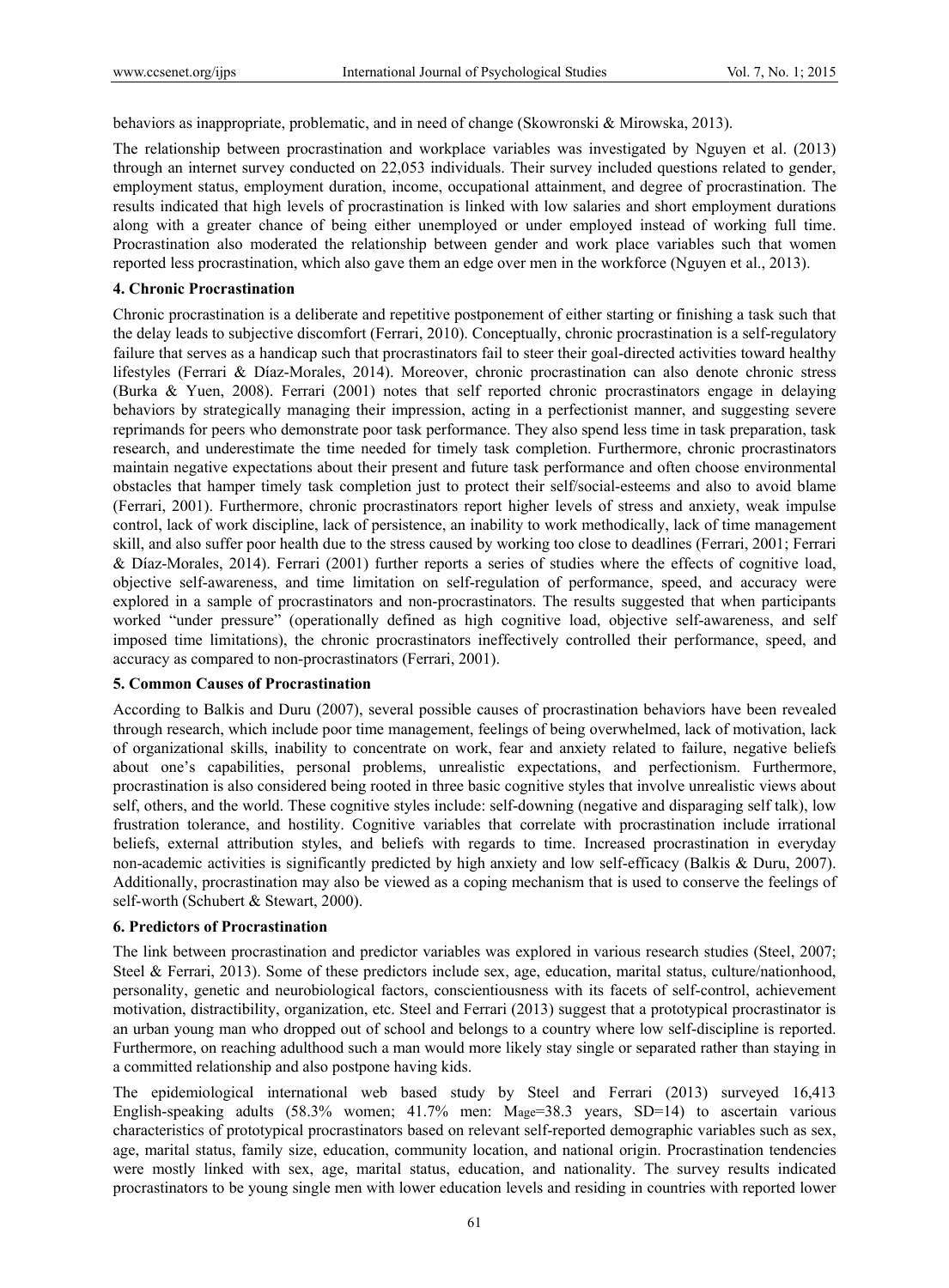levels of self-discipline (Steel & Ferrari, 2013).

*The interplay of education and gender with procrastination.* Steel and Ferrari (2013) inform that men are reported to procrastinate more than women because the identified key determinants of procrastination including higher levels of impulsiveness and lower levels of self-control are found to be more prevalent in men than women. The mediating role of procrastination in the relationship between education and gender was explored in various studies. For example, research conducted on Turkish adults indicated that people with higher education levels reported low procrastination. Also, men were found to lag behind women academically due to lower self-regulatory skills. This relationship causally contributed to the educational gap between men and women; women earned majority of university degrees and were far more likely to graduate than men (Steel & Ferrari, 2013).

Steel and Ferrari (2013) cite result of the 2009 US Census Bureau survey that indicates that 55% of 18 to 29 years old graduates that earned a bachelor's degree or higher were women. They also report that in Belgian universities, men again showed less success rate in earning degrees than women with procrastination being one of the explanatory contributing factors. Men's lower ability to succeed academically is associated partly with their poorer self-regulatory skills, specifically their inclination towards procrastination. Other studies on kindergarten to grade12 age group suggest that a higher prevalence of behavioral problems among boys may also be responsible for their low success rate in college and women's lead in college (Steel & Ferrari, 2013).

*Age and procrastination.* Developmentally, the prevalence of procrastination rises significantly during the four years of undergraduate schooling and seems to peak in the mid-twenties (Schubert & Stewart, 2000). Steel and Ferrari (2013) report studies that point to a strong negative relationship between conscientiousness and procrastination, and also between age and procrastination. With growing age and maturity, conscientiousness increases and the neurobiological development reaches completion; while on the other hand, young people lack self-control and show low conscientiousness due to still developing prefrontal cortex (Steel & Ferrari, 2013).

*Marital status and procrastination.* Results from an epidemiological study by Steel and Ferrari (2013) indicate that procrastination has a strong relationship with marital status as procrastinators show a high tendency of putting off starting and ending relationships. It is estimated from a general survey result that 24% of self-reported procrastinators have been in a substantial problem regarding romance including delaying asking someone out and/or about ending a relationship (Steel & Ferrari, 2013). Research examining marital status and family size achieved mixed results; procrastination may show up in putting off having kids or it may also be a cause of delay in using effective birth control. Furthermore, lack of conscientiousness and impulsivity are also associated with unplanned pregnancies and/or risky sexual behavior (Steel & Ferrari, 2013).

*Personality correlates of procrastination.* Steel and Ferrari (2013) report that procrastination can be examined not only at a state or behavioral level, but also can be studied as an enduring personality attribute. Generally, personality is found to mediate the stress process beginning from the assessment of stress experience to the choice of coping strategies and lastly to the emotional outcome or affect (Abbasi, 2011). Researchers identify procrastination as a dispositional trait that has cognitive, behavioral, and emotional components (Aremu et al., 2011; Schubert & Stewart, 2000). The most identified personality traits linked to procrastination reported by psychotherapists include fear of failure, passive-aggression orientation, task aversiveness, and low frustration tolerance (Milgram, 1987).

With regards to an association between procrastination and the Five-Factor Model of Personality, literature suggests that procrastination is consistently related with two major underlying personality types namely neuroticism and conscientiousness (Balkis & Duru, 2007; Schubert & Stewart, 2000). Procrastination is positively correlated with neuroticism, perfectionism, and has a strong inverse relationship with conscientiousness (Balkis & Duru, 2007; Milgram & Tenne, 2000; Schubert & Stewart, 2000). These personality factors influence the procrastinator's need to protect academic self-concepts leading to varying styles of procrastination (Schubert & Stewart, 2000). Moreover, decisional procrastination is found to be associated with neuroticism; while, task avoidance procrastination is linked with conscientiousness (Milgram & Tenne, 2000).

Steel and Ferrari (2013) cite results from a meta-analytic and theoretical review on procrastination suggesting that procrastination is a personality trait that shows moderate to strong correlations with personality traits such as impulsiveness and also conscientiousness. Strong associations are found between procrastination and lack of persistence, low conscientiousness, and high impulsiveness. Conscientiousness that refers to a person's self discipline, organization, and need for achievement is a stronger personality predictor of academic performance even when compared with intelligence (Steel  $\&$  Ferrari, 2013). Also at the work place, job performance is predicted by conscientiousness, which is significantly associated with job search attitude and employment end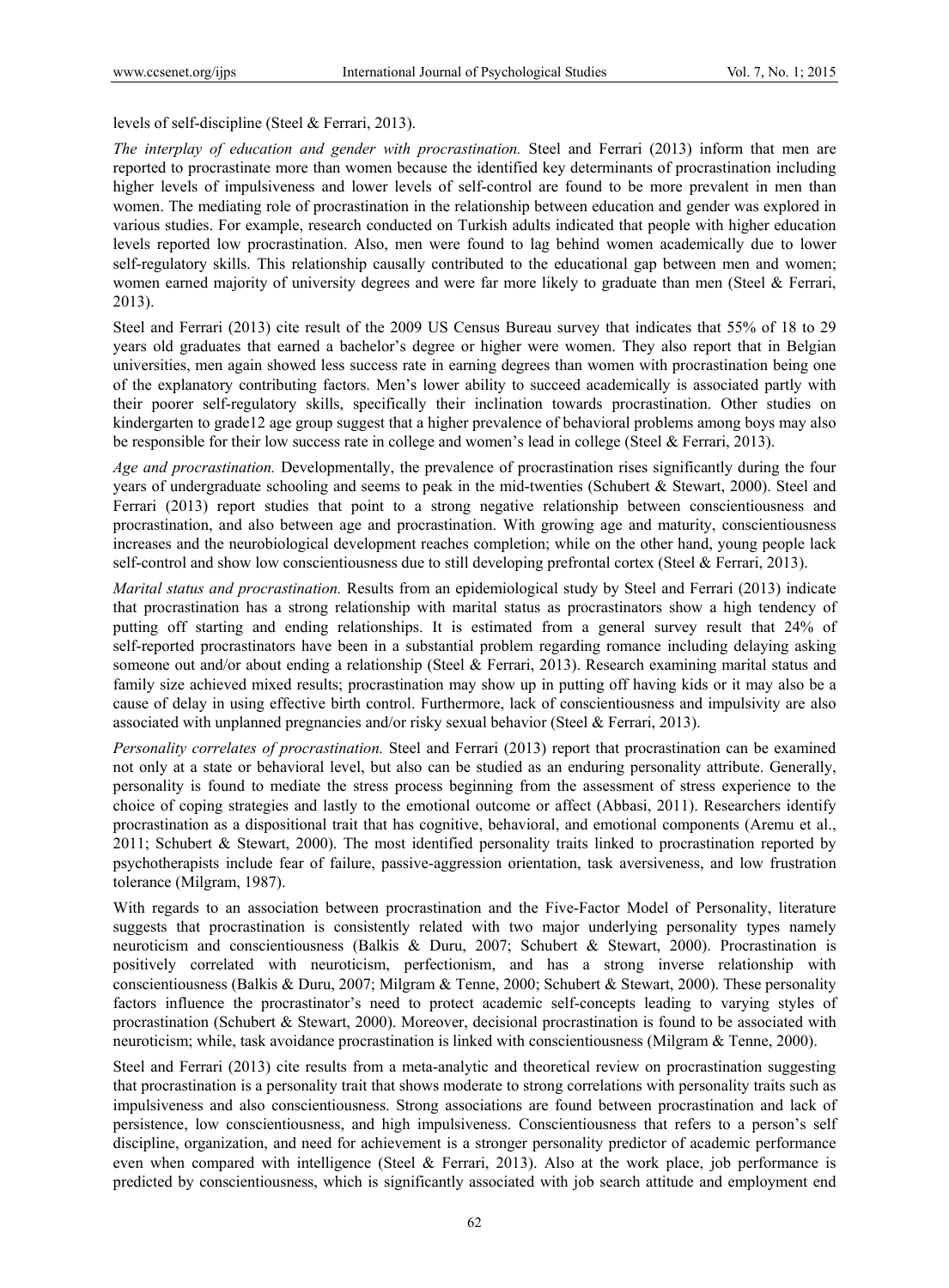## result (Nguyen et al., 2013).

Aremu et al. (2011) report that procrastinators are publicly self-conscious and highly self-critical along with lacking self-efficacy and self-esteem. They conducted a study to explore the influence of academic procrastination and personality types on the academic achievement and efficacy of 200 in-school adolescents in Ibadan, Oyo state. The results revealed that extraversion, openness to experience, agreeableness, and conscientiousness are not only positively linked, but also predicted academic achievement and efficacy of adolescents in the study (Aremu et al., 2011).

*Neurobiological correlates of procrastination*. The research that examined the neurobiological basis of procrastination revealed anointer play between limbic system and prefrontal cortex (Steel & Ferrari, 2013). Procrastination also shares some attributes with attention deficit hyperactivity disorder (ADHD), which include distractibility and disorganization; therefore, procrastination is often considered a symptom of ADHD (Nguyen et al., 2013). Burka and Yuen (2008) note that the prefrontal cortex controls brain's executive functions such as attention-control, cognitive flexibility, information processing, and goal setting. A person with poor executive function capacities may face many challenges and struggle with procrastination despite possessing other mental strengths. Burka and Yuen emphasize that acting in harmony with body's natural rhythms such as circadian rhythms, hormonal rhythms, and the need for quite versus social time is helpful in boosting performance; while, fighting against the natural body rhythms may lead to procrastination.

# **7. Implications of Procrastination Behaviors**

Burka and Yuen (2008) inform that procrastination can produce stress, and stress can also produce procrastination. The transactional stress theory suggests that stress is neither grounded in the environment nor in the person, but is a reaction of their ongoing transaction (Abbasi, 2011). According to Ferrari and Díaz-Morales (2014), various studies have linked procrastination with negative physical and mental health outcomes and also with greater stress vulnerability. Procrastination is a behavioral pattern that is mediated by a behavioral pathway such that poor health of procrastinators is a result of stress caused by procrastination, their use of ineffective coping style, and also putting off important health behaviors (Ferrari & Díaz-Morales, 2014). Holden (1997) suggests that procrastination in all of its manifestations is a maladaptive way of coping with life stressors. Rozental and Carlbring (2013) report that approximately half of the student population and 15%-20% of the adult population are considered having significant difficulties from chronic and recurrent procrastination, in their everyday life. Balkis and Duru (2007) report that high procrastinators experience increased psychological distress as the deadlines approach due to the lack of sense of self-perceived personal ability, lack of sense of personal control, and self-worth. Procrastination is associated with negative effects such as low grades, low self-esteem, low self-discipline, and low self-efficacy; as well as ineffective learning skills, fear of failure, irrational thinking, cheating, ineffective time management, instant gratification, boredom, anxiety, and depression (Balkis & Duru, 2007).

In a study, Ferrari and Díaz-Morales (2014) recruited 104 psychology students in Spain and administered a survey comprising of Spanish version of the measure of coping behavior linked to mental health along with a procrastination inventory involving various everyday situations. The results indicated that procrastinators reported significantly lower positive actions as well as lower expressions of feelings and needs than non-procrastinators. Ferrari and Díaz-Morales concluded that chronic procrastination might impact mental/physical health due to greater perceived stress, negative and ineffective coping behaviors, and omission of important adjustment behaviors. Holden (1997) cites a series of research studies and informs that procrastinators suffer more stress and report greater health problems. In one study, 44 health psychology students were given daily-symptom checklists and weekly measures of stress and work requirements for a month. The self-reported procrastinators handed in their course papers later than non-procrastinators and also received lower grades. Moreover, in another study involving 60 students, procrastinators experienced more stress and reported more health symptoms such as colds and flu at the end of term. Nevertheless, procrastination works to some extent because procrastinators apparently reported less stress and fewer health symptoms earlier in the term, than those students who worked hard from the start (Holden, 1997).

According to Skowronski and Mirowska (2013), procrastination is particularly problematic in the work environment where timely performance is usually required; thus, employers face real financial consequences when their employees squander the most important and scarce resource such as time. Gupta et al. (2012) add that procrastination is negatively associated with willingness to enroll in job enrichment programs and procrastinators tend to be less efficient and show less commitment for job search behaviors. Furthermore, employees who procrastinate are more prone to be agitated, anxious, disheartened, and gloomy in the long run (Gupta et al.,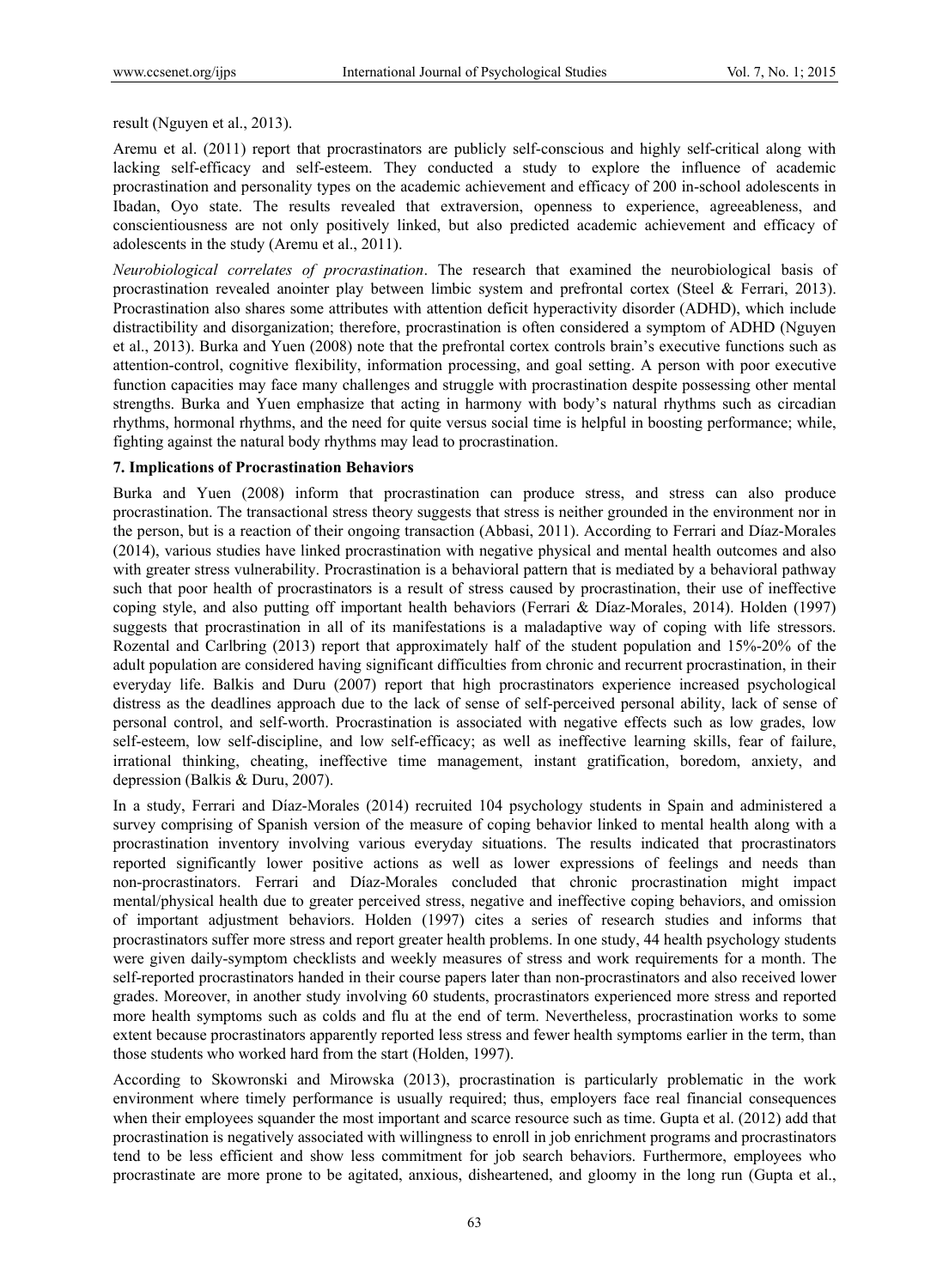2012). Also, putting off planning for retirement and/or initiating personal retirement plans can have far reaching implications on people's financial security (Steel & Ferrari, 2013).

#### **8. Treatment**

Various treatment methods are adopted to minimize the damage caused by procrastination behaviors in work, academic, and home environments (Ferrari, 2001). Rozental and Carlbring (2013) report that procrastination is associated with psychological distress and causes psychological suffering, nevertheless it is still not considered a psychiatric condition. However, due to the apparent link between procrastination and a variety of societal problems, it becomes crucial to identify risk factors and at risk populations to help carve out preventative public policy (Steel & Ferrari, 2013).

Ramsay (2002) lays down specific clinical strategies for conceptualizing procrastination and avoidant behaviors that uses case conceptualization to understand patient's difficulties, appraising the patient's readiness for change, and setting up realistic goals. Traditional cognitive therapy (CT) identifies people's distorted cognitions by helping them in reassessing their circumstances, while also modifying their misconceptions and faulty informational processing (Ramsay, 2002). Balkis and Duru (2007) inform that treatment methods showing improvements with procrastination behaviors include general counseling and psychotherapy techniques. Also, other more specific behavioral and cognitive-behavioral techniques including systematic desensitization, relaxation training, rational emotive therapy, and stress inoculation training showed better results in reducing procrastination (Balkis & Duru, 2007).

Rozental and Carlbring (2013), report that cognitive behavior therapy (CBT) is considered the treatment of choice for procrastination even with lack of clinical trials supporting its effectiveness. The presumption that CBT may be beneficial in combating procrastination is primarily based on face validity and single case studies. Cognitive therapy techniques are used to focus on changing the rigid and dysfunctional thought patterns and pair them with behavioral techniques that facilitate re-evaluation of work methods and assumption about one's ability to achieve certain goals. Other cognitive and behavioral techniques that work well with psychiatric disorders are also utilized in treating procrastinators, such as behavioral activation. Behavioral activation is often employed in situations where distress and decreased well-being is remarkable due to a high degree of avoidance. This technique teaches individuals to change delaying behavioral patterns so that tasks and commitments are addressed rather than avoided because procrastination is often reinforced by an unwillingness to experience distress; therefore graded exposure to avoided task is required to change the behavior pattern (Rozental & Carlbring, 2013).

In academic settings, some common core strategies that help in reducing academic procrastination include structured goal setting, breaking assignments down, and changing cognitive styles such as perfectionism and fears of failure or success (Balkis & Duru, 2007). Rozental and Carlbring (2013) cite recent research findings in cognitive neuroscience and industrial psychology that promote the importance of stimulus control that allows forming an effective work environment inhibiting multitasking, reducing the number of distractions, and preventing ego-depletion. Stimulus control is proven effective with people who are easily distracted by environmental stimuli causing anxiety due to unfinished tasks. Other interventions that may also work for people suffering from procrastination include addressing values and rewards, obtaining stimulus control, raising goal-setting skills, and employing success-spirals (Rozental & Carlbring, 2013).

# **9. Conclusion and Future Directions**

Procrastination is pervasive and people suffer from it at varying degrees with visible negative consequences appearing in many facets of life such as academics, work place, marriage, social relations, and financial management. Procrastinators avoid tasks and commitments that they see as unpleasant and also do not accept blame for the delay by justifying it with excuses. Procrastinators hold unrealistic expectations, lack effective time management, and organizational skills that cause anxiety and fear about the task at hand, leading to negative beliefs about their personal and professional capabilities. On the whole, procrastination is seen as a self-perceived problem that negatively affects people's general, social, academic, professional, and marital life.

Due to widely accepted prevalence and potential implications of procrastination in academic, work, and general settings, it is crucial to systematically explore and understand procrastination behavioral patterns and devise effective treatment methods to reduce their negative effects on people's lives. Future studies may explore the potential role of climate and weather conditions on delaying behaviors. Exploring the influence of other environmental characteristics such as illumination, space, and sound present at the work place can provide a better understanding of the contributing factors. Moreover, exploring the types of food consumed by people who are habitual procrastinators may also give useful insights into how delaying behaviors get nourished by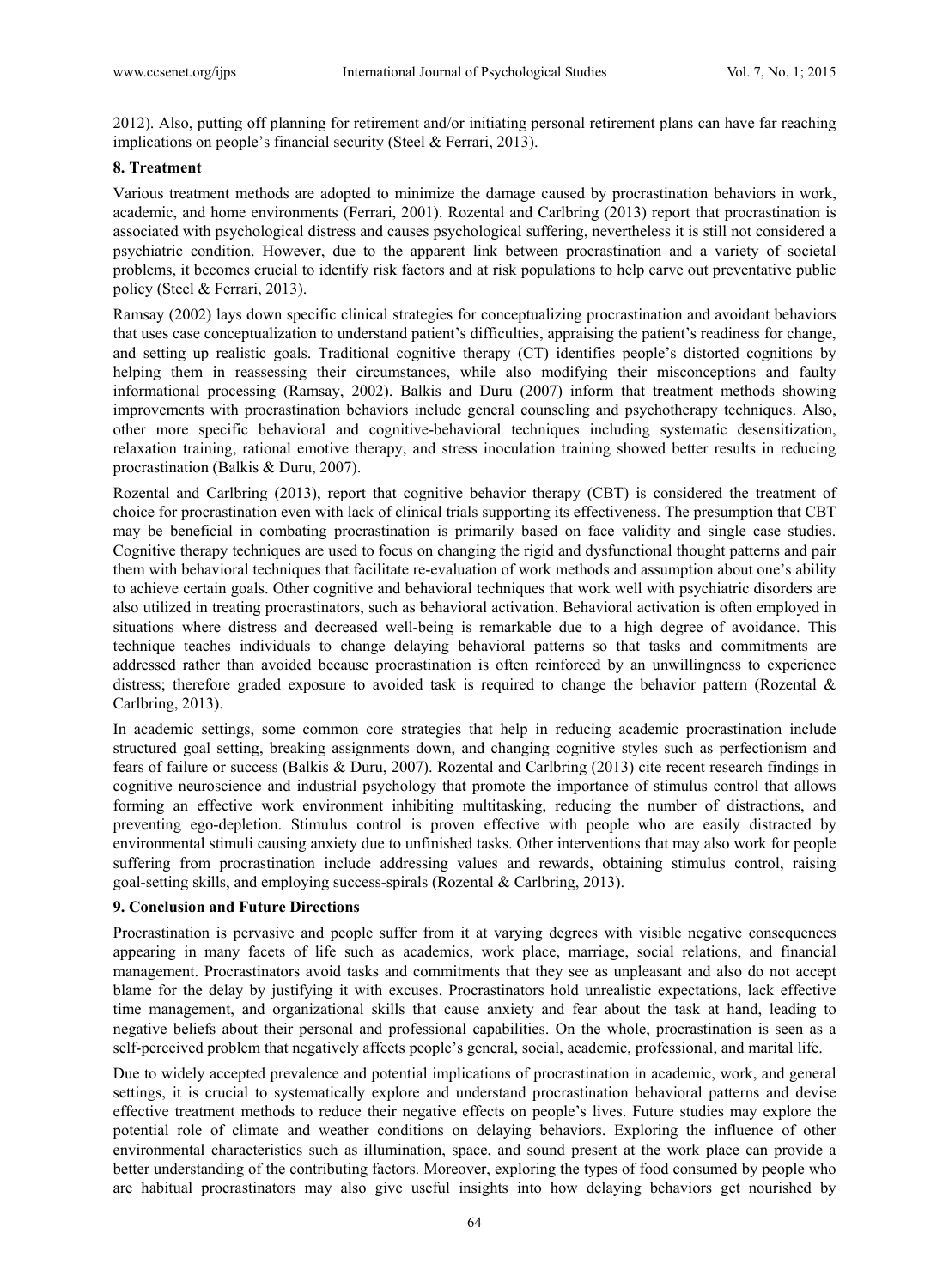consumed food. Future research may explore new treatment methods as well as preventative measures to help people develops good work habits and live meaningful lives.

Previous research suggests that professionally skilled employees (white-collar workers) demonstrate higher procrastination than middle to lower-class unskilled employees (blue-collar workers) (Gupta et al., 2012). Ferrari et al. (1995) report that in societies with higher industrialization, procrastinations becomes more prominent as compared to less industrialized societies. One reason may be that skilled workers enjoy greater access to smart phones and computers, making them more susceptible to distractions. With the advent of social media and its incessant distractions, treatment options may include running workshops to educate people about the nuisance cost of a "tweet" or a "like" during work hours. Therefore, information sharing may be key to reducing first and second hand procrastination. Also, blocking distractions by installing effective softwares on work computers and internet connections may reduce the cognitive load on employees and provide them with greater mental freedom to work. There are some applications that claim to help increase productivity and curb delaying behaviors. Some of them are available for Android and Apple user including "iprocrastinate", "procraster", "do it", "due", "priorities", etc. These applications can be further improved based on assessment and evaluations from procrastinators in order to determine what works best for them.

For preventive measures, future studies may explore ties of parental upbringing and later adult delaying behaviors. Longitudinal studies comprised of both parents and children can give a clear picture of the familial roots of procrastination. Procrastination can surface growing up in a family that doubts children's ability to achieve their targets and also is demanding at the same time (Burka & Yuen, 1983). Notwithstanding that an estimated 22% of variation in the procrastination trait is linked with genetic factors (Steel & Ferrari, 2013), it is worth exploring if procrastination can be instilled or imposed by innocuous parental behaviors. For example, investigating that role of incessant parental demands of taking "rest" and to "finish up later" may be useful in designing meaningful preventative measures. Researchers may also investigate if demanding responsibility at an early age and offering purposeful periodical tasks can lower procrastination behaviors. The cultural aspect of procrastination may also be explored as different nations vary on levels of procrastination based on self-reported accounts of self-discipline (conscientiousness) (Steel & Ferrari, 2013). As the axiom suggests, "old habits die hard", the best way to avoid raising future procrastinators may be by educating parents, teachers, and children about the pros and cons of delaying behaviors so that delaying habits are crushed before they develop.

## **References**

- Abbasi, I. S. (2011). *The influence of neuroticism on stress perception and its resultant negative affect*. Master's Theses. Retrieved from http://scholarworks.sjsu.edu/cgi/viewcontent.cgi?article=4963&context=etd\_theses
- Aremu, A. O., Williams, T. M., & Adesina, F. T. (2011). Influence of academic procrastination and personality types on academic achievement and efficacy of in-school adolescents in ibadan. *IFE Psychologia*, *19*(1), 93-113. http://dx.doi.org/10.4314/ifep.v19i1.64591
- Balkis, M., & Duru, E. (2007). The evaluation of the major characteristics and aspects of the procrastination in the framework of psychological counseling and guidance. *Educational Sciences: Theory & Practice*, *7*(1), 376-385.
- Burka, J. B., & Yuen, L. B. (1983). *Procrastination: Why you do it, what you do about it*. MA: Addison-Wesley
- Burka, J. B., & Yuen, L. M. (2008). *Procrastination: Why you do it, what to do about it now*. Cambridge, MA: Da Capo/Life Long.
- Ferrari, J. R. (2001). Procrastination as self-regulation failure of performance: effects of cognitive load, self-awareness, and time limits on 'working best under pressure'. *European Journal of Personality*, *15*(5), 391-406. http://dx.doi.org/10.1002/per.413.abs
- Ferrari, J. R. (2010). *Still procrastinating: The no regrets guide to getting it done*. NewJersey: John Wiley & Sons.
- Ferrari, J. R., & Díaz-Morales, J. F. (2014). Procrastination and mental health coping: A brief report related to students. *Individual Differences Research*, *12*(1), 8-11.
- Ferrari, J. R., Johnson, J. L., & McCown, W. G. (1995). *Procrastination and task avoidance: Theory, research, and treatment*. New York: Plenum, now Springer.
- Freeman, E., Cox-Fuenzalida, L., & Stoltenberg, I. (2011). Extraversion and arousal procrastination: Waiting for the kicks. *Current Psychology*, *30*(4), 375-382.
- Gupta, R., Hershey, D., & Gaur, J. (2012). Time perspective and procrastination in the workplace: An empirical